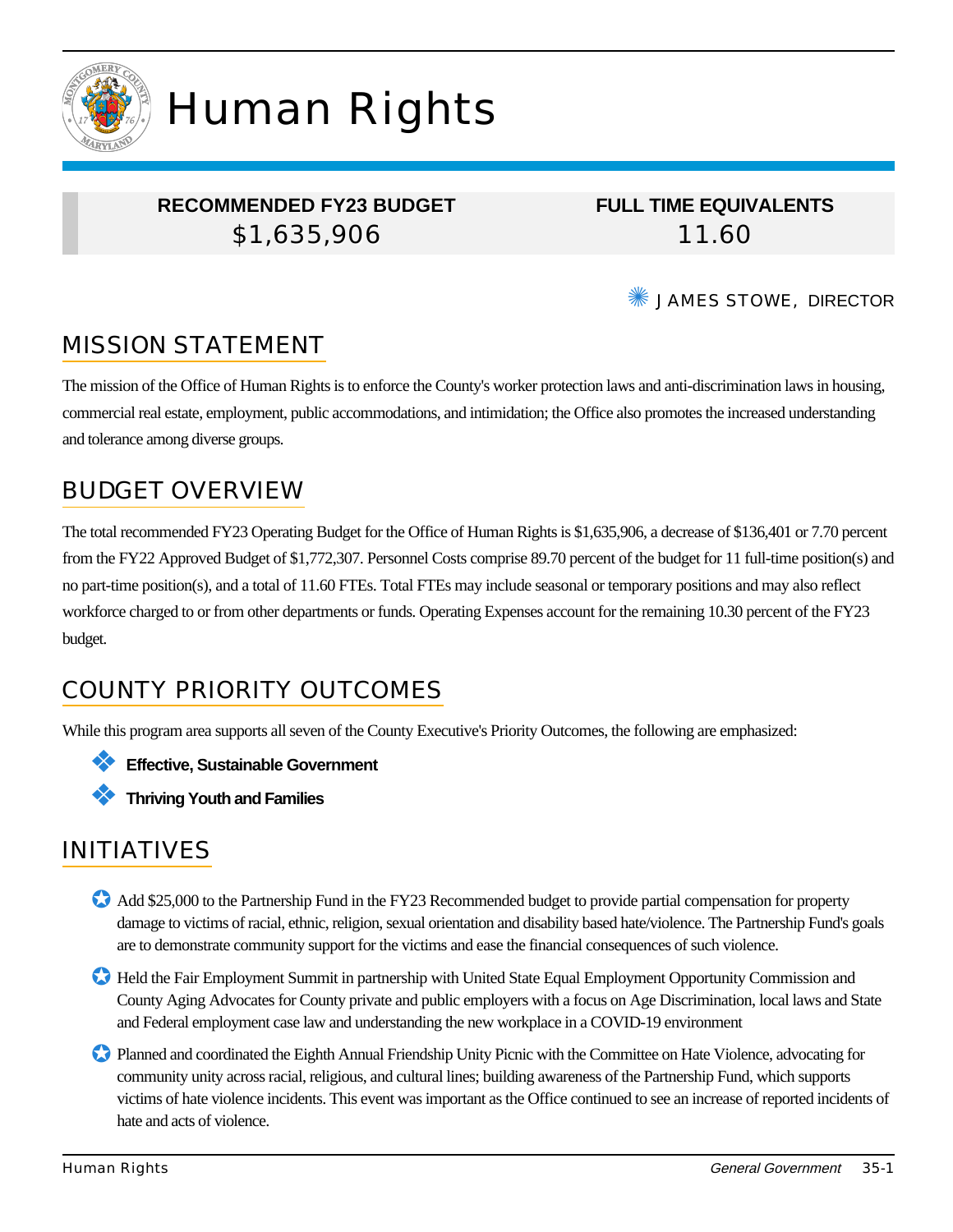- Completion of a Credit Reinvestment Analysis (CRA) of county banks and lending institutions with a focus on encouraging investments in housing, economic development, and bank literacy in racial minority communities.
- ✪ Planned and coordinated First Official Juneteenth Holiday County Celebration focus on acknowledging the end of slavery in the confederate states and ultimate abolition of slavery throughout the United States.
- ✪ Held a Fair Housing Summit for housing providers, realtors, rental agents, and real estate professionals with a focus on local, State, and Federal fair housing laws and the historic discriminatory practices by government policies and practices that influence discriminatory behavior today.

### PROGRAM CONTACTS

Contact James Stowe of the Office of Human Rights at 240.777.8490 or Jane Mukira of the Office of Management and Budget at 240.777.2754 for more information regarding this department's operating budget.

## PROGRAM PERFORMANCE MEASURES

Performance measures for this department are included below (where applicable), with multi-program measures displayed at the front of this section and program-specific measures shown with the relevant program. The FY22 estimates reflect funding based on the FY22 Approved Budget. The FY23 and FY24 figures are performance targets based on the FY23 Recommended Budget and funding for comparable service levels in FY24.

# PROGRAM DESCRIPTIONS

#### **Administration**

This program provides overall direction of the office, administration of the budget, personnel, procurement, automation, and support services. Also provided in this program is funding for human relations awards and programs.

| <b>FY23 Recommended Changes</b>                                                                                                                                                                          | <b>Expenditures</b> | <b>FTEs</b> |
|----------------------------------------------------------------------------------------------------------------------------------------------------------------------------------------------------------|---------------------|-------------|
| <b>FY22 Approved</b>                                                                                                                                                                                     | 488.226             | 1.00        |
| Enhance: Funding for Partnership Fund                                                                                                                                                                    | 25,000              | 0.00        |
| Decrease Cost: Biennial Hall of Fame Event                                                                                                                                                               | (2,500)             | 0.00        |
| Decrease Cost: Education & Outreach Campaign {Bills 35-20 and 49-20}                                                                                                                                     | (154,000)           | 0.00        |
| Multi-program adjustments, including negotiated compensation changes, employee benefit changes,<br>changes due to staff turnover, reorganizations, and other budget changes affecting multiple programs. | (48,904)            | 0.00        |
| <b>FY23 Recommended</b>                                                                                                                                                                                  | 307,822             | 1.00        |

#### Community Mediation and Public Affairs

This program supports and promotes the Human Rights Commission and Committee Against Hate Violence, Interagency Fair Housing Coordinating Group, and the Commission on Reconciliation and Remembrance in their outreach and education efforts; participates in or in partnership with other local, State, and Federal offices; and conducts various forums to promote increased understanding and tolerance among diverse groups.

|                                     |                  | Actual Actual Estimated Target Target |  |
|-------------------------------------|------------------|---------------------------------------|--|
| <b>Program Performance Measures</b> | <b>FY20 FY21</b> | <b>FY22 FY23 FY24</b>                 |  |

35-2 General Government FY23 Operating Budget and Public Services Program FY23-28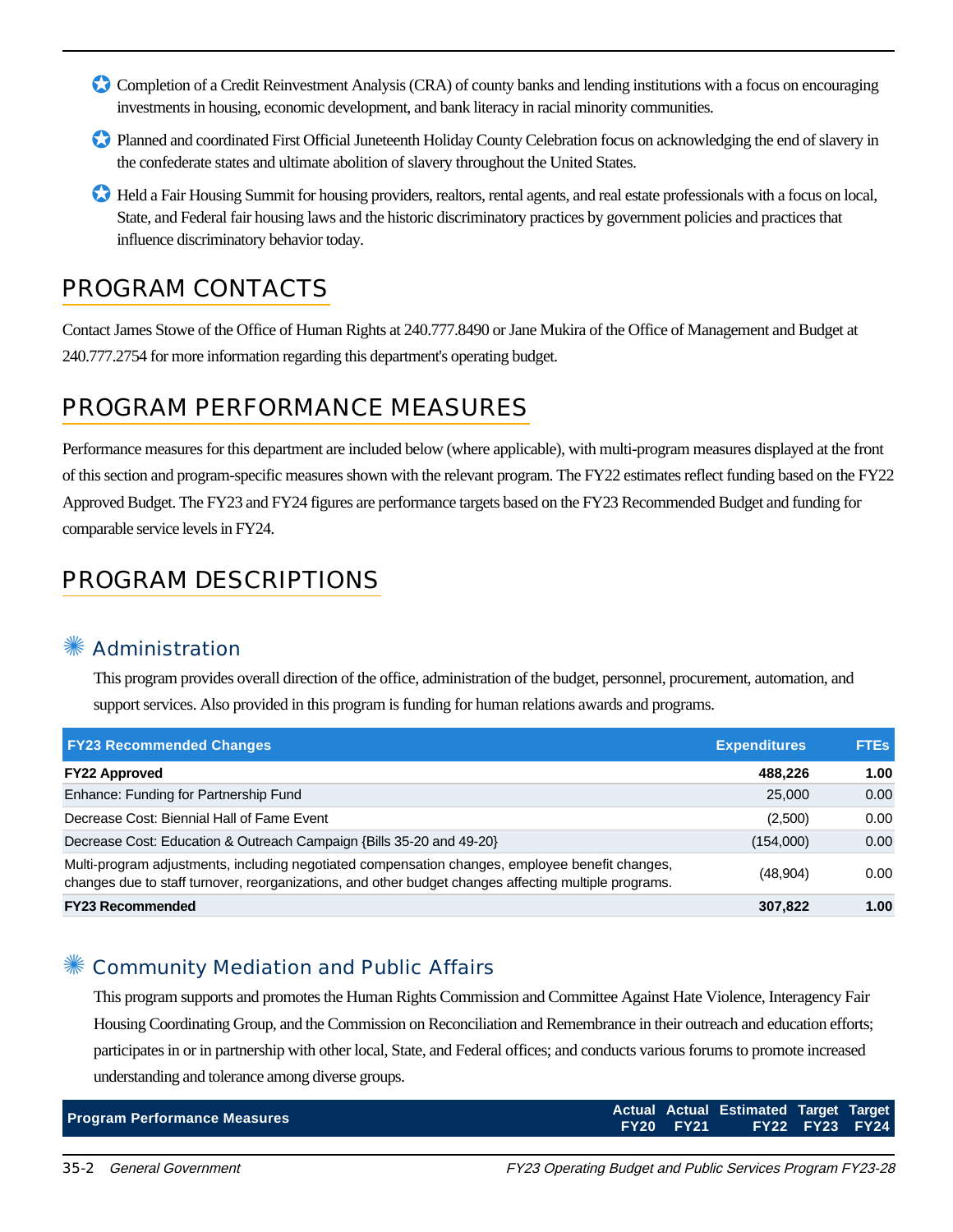| <b>Program Performance Measures</b>                                                                               |     | <b>FY20 FY21</b> | Actual Actual Estimated Target Target | <b>FY22 FY23 FY24</b> |     |
|-------------------------------------------------------------------------------------------------------------------|-----|------------------|---------------------------------------|-----------------------|-----|
| Number of Human Rights Commission meetings facilitated                                                            | 10  | 10               |                                       |                       | 11  |
| Overall satisfaction of Commissioners with the HRC's advocacy for human and civil rights<br>issues (scale of 1-5) | 4.9 | 4.9              | 4.9                                   | 4.9                   | 4.9 |

| <b>FY23 Recommended Changes</b>                                                                                                                                                                          | <b>Expenditures</b> | <b>FTEs</b> |
|----------------------------------------------------------------------------------------------------------------------------------------------------------------------------------------------------------|---------------------|-------------|
| <b>FY22 Approved</b>                                                                                                                                                                                     | 48.440              | 0.50        |
| Multi-program adjustments, including negotiated compensation changes, employee benefit changes,<br>changes due to staff turnover, reorganizations, and other budget changes affecting multiple programs. | 1.821               | 0.00        |
| <b>FY23 Recommended</b>                                                                                                                                                                                  | 50,261              | 0.50        |

#### ✺ Compliance

This program investigates and resolves formal complaints of worker protection violations and discrimination in employment,

housing, commercial and residential real estate transactions, public accommodations, and intimidations through a formal complaint process or mediation.

| <b>Program Performance Measures</b>                                                                                      | <b>FY20</b> | <b>FY21</b> | Actual Actual Estimated Target Target | <b>FY22 FY23</b>  | <b>FY24</b> |
|--------------------------------------------------------------------------------------------------------------------------|-------------|-------------|---------------------------------------|-------------------|-------------|
| Number of human rights compliance cases processed                                                                        | 201         | 179         | 179                                   | 185               | 190         |
| Percent of cases that have completed their investigation within 15 months                                                | 97%         | N/A         | 75%                                   | 80%               | 90%         |
| Percent of cases that have a Letter of Determination issued within 30 days of completed<br>investigation by investigator | 99.7%       | 95.0%       |                                       | 99.0% 99.0% 99.0% |             |
| Percent of cases in backlog status (cases not closed within 15 months)                                                   | 3%          | 10%         | 8%                                    | 5%                | 5%          |
| Percent of referred cases that are mediated successfully 2                                                               | 75%         | N/A         | 50%                                   | 60%               | 60%         |

**1** HRC did not measure or track this in FY21 due to COVID-19 and the loss of three Compliance Team members to retirement.

**2** There were no cases scheduled in FY21 due to COVID-19.

| <b>FY23 Recommended Changes</b>                                                                                                                                                                          | <b>Expenditures</b> | <b>FTEs</b> |
|----------------------------------------------------------------------------------------------------------------------------------------------------------------------------------------------------------|---------------------|-------------|
| <b>FY22 Approved</b>                                                                                                                                                                                     | 1.040.542           | 8.00        |
| Multi-program adjustments, including negotiated compensation changes, employee benefit changes,<br>changes due to staff turnover, reorganizations, and other budget changes affecting multiple programs. | 35,008              | 0.00        |
| <b>FY23 Recommended</b>                                                                                                                                                                                  | 1,075,550           | 8.00        |

#### ✺ Fair Housing

This program monitors the County's Fair Housing Ordinance through the Interagency Fair Housing Work Group in order to coordinate the activity of County departments, offices, and agencies to prevent housing discrimination; and to perform testing of housing providers. The Office investigates and seeks to resolve housing discrimination complaints.

| <b>Program Performance Measures</b>                                                  | <b>FY20</b> | <b>FY21</b> | Actual Actual Estimated Target Target<br><b>FY22</b> | <b>FY23</b> | <b>FY24</b> |
|--------------------------------------------------------------------------------------|-------------|-------------|------------------------------------------------------|-------------|-------------|
| Number of fair housing workshops and public education programs hosted                |             |             |                                                      |             | 2           |
| Number of fair housing education ads on Ride On Buses                                | N/A         | 50          | 50                                                   | 75          | 75          |
| Number of human rights and fair housing program ads played in movie theater previews |             | N/A 269.553 | 269,553 269,553 269,553                              |             |             |
| <b>FY23 Recommended Changes</b>                                                      |             |             | <b>Expenditures</b>                                  |             | <b>FTEs</b> |

**FY22 Approved 195,099 2.10**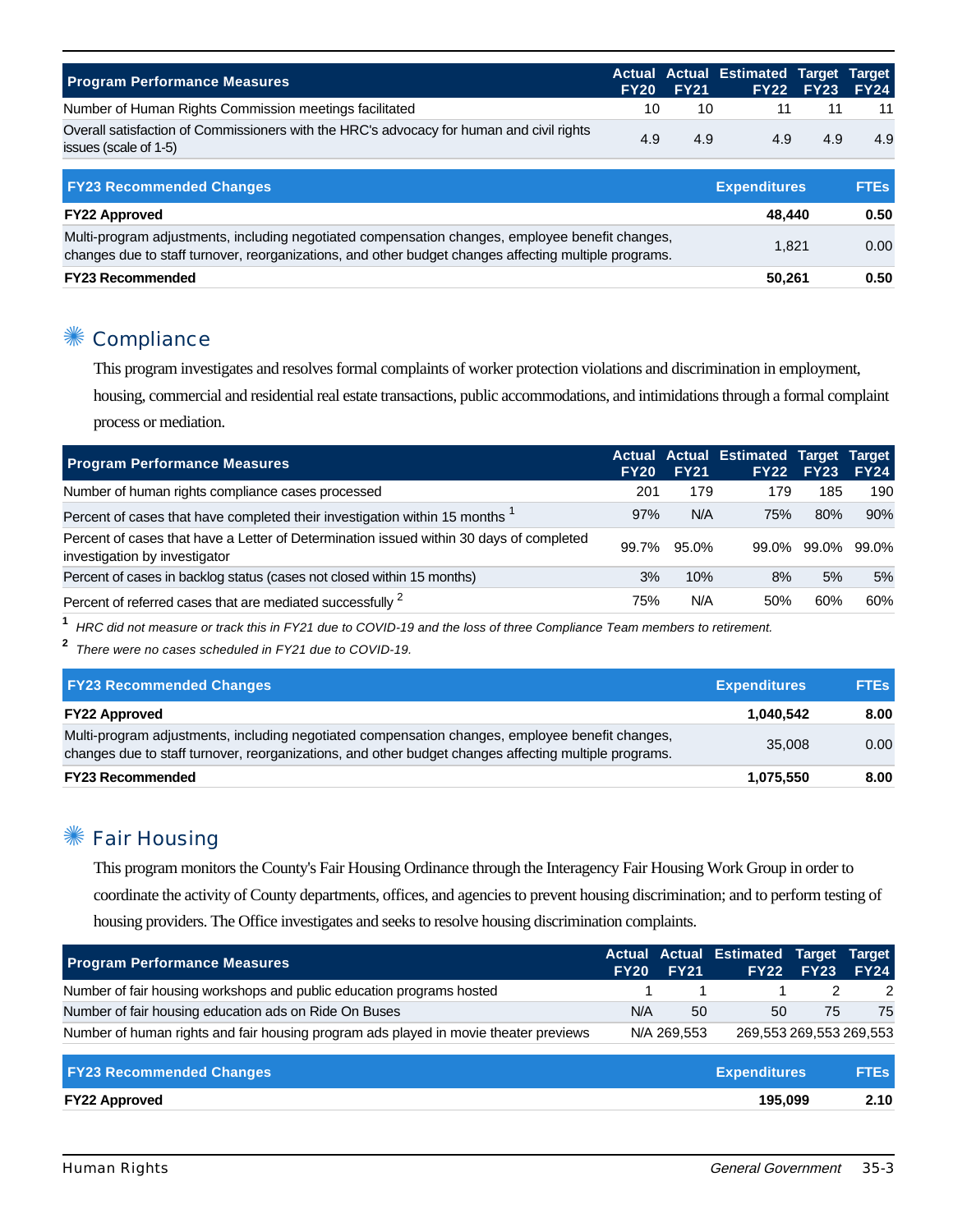| <b>FY23 Recommended Changes</b>                                                                                                                                                                          | <b>Expenditures</b> | <b>FTES</b> |
|----------------------------------------------------------------------------------------------------------------------------------------------------------------------------------------------------------|---------------------|-------------|
| Multi-program adjustments, including negotiated compensation changes, employee benefit changes,<br>changes due to staff turnover, reorganizations, and other budget changes affecting multiple programs. | 7.174               | 0.00        |
| <b>FY23 Recommended</b>                                                                                                                                                                                  | 202.273             | 2.10        |

#### BUDGET SUMMARY

|                                            | <b>Actual</b><br><b>FY21</b> | <b>Budget</b><br><b>FY22</b> | <b>Estimate</b><br><b>FY22</b> | <b>Recommended</b><br><b>FY23</b> | %Chg<br><b>Bud/Rec</b> |
|--------------------------------------------|------------------------------|------------------------------|--------------------------------|-----------------------------------|------------------------|
| <b>COUNTY GENERAL FUND</b>                 |                              |                              |                                |                                   |                        |
| <b>EXPENDITURES</b>                        |                              |                              |                                |                                   |                        |
| Salaries and Wages                         | 855,626                      | 1,164,726                    | 883,249                        | 1,162,017                         | $-0.2%$                |
| <b>Employee Benefits</b>                   | 226,148                      | 302,568                      | 229,050                        | 305,403                           | 0.9%                   |
| <b>County General Fund Personnel Costs</b> | 1,081,774                    | 1,467,294                    | 1,112,299                      | 1,467,420                         |                        |
| <b>Operating Expenses</b>                  | 137,904                      | 305,013                      | 313,474                        | 168,486                           | $-44.8%$               |
| <b>County General Fund Expenditures</b>    | 1,219,678                    | 1,772,307                    | 1,425,773                      | 1,635,906                         | $-7.7%$                |
| <b>PERSONNEL</b>                           |                              |                              |                                |                                   |                        |
| Full-Time                                  | 9                            | 11                           | 11                             | 11                                |                        |
| Part-Time                                  | 0                            | 0                            | 0                              | 0                                 |                        |
| <b>FTEs</b>                                | 9.60                         | 11.60                        | 11.60                          | 11.60                             |                        |
| <b>REVENUES</b>                            |                              |                              |                                |                                   |                        |
| <b>EEOC Reimbursement</b>                  | 0                            | 59,200                       | 59,200                         | 32,000                            | $-46.0%$               |
| <b>County General Fund Revenues</b>        | $\bf{0}$                     | 59,200                       | 59,200                         | 32,000                            | $-45.9%$               |

#### FY23 RECOMMENDED CHANGES

|                                                                                       |                                    | <b>Expenditures</b> | <b>FTEs</b> |
|---------------------------------------------------------------------------------------|------------------------------------|---------------------|-------------|
| <b>COUNTY GENERAL FUND</b>                                                            |                                    |                     |             |
|                                                                                       | <b>FY22 ORIGINAL APPROPRIATION</b> | 1,772,307           | 11.60       |
| <b>Changes (with service impacts)</b>                                                 |                                    |                     |             |
| Enhance: Funding for Partnership Fund [Administration]                                |                                    | 25,000              | 0.00        |
| Other Adjustments (with no service impacts)                                           |                                    |                     |             |
| Increase Cost: Annualization of FY22 Lapsed Positions                                 |                                    | 50,207              | 0.00        |
| Increase Cost: Annualization of FY22 Compensation Increases                           |                                    | 20,845              | 0.00        |
| Increase Cost: FY23 Compensation Adjustment                                           |                                    | 16,330              | 0.00        |
| Increase Cost: Retirement Adjustment                                                  |                                    | 2,880               | 0.00        |
| Increase Cost: Motor Pool Adjustment                                                  |                                    | 1,487               | 0.00        |
| Increase Cost: Printing and Mail Adjustment                                           |                                    | 1,486               | 0.00        |
| Decrease Cost: Biennial Hall of Fame Event [Administration]                           |                                    | (2,500)             | 0.00        |
| Decrease Cost: Elimination of One-Time Items Approved in FY22                         |                                    | (8,000)             | 0.00        |
| Decrease Cost: Annualization of FY22 Personnel Costs                                  |                                    | (90, 136)           | 0.00        |
| Decrease Cost: Education & Outreach Campaign {Bills 35-20 and 49-20} [Administration] |                                    | (154,000)           | 0.00        |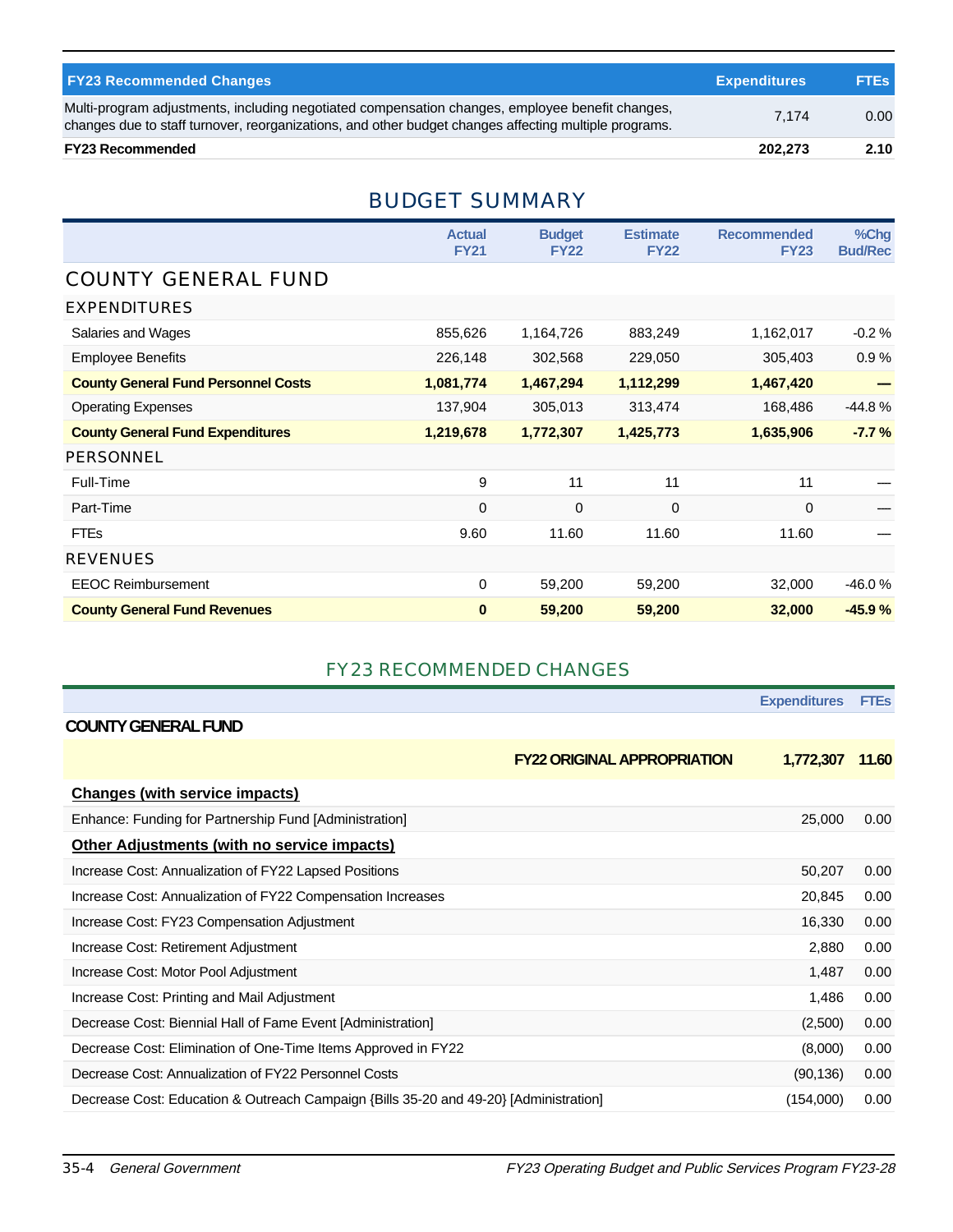#### FY23 RECOMMENDED CHANGES

**Expenditures FTEs**

**FY23 RECOMMENDED 1,635,906 11.60**

#### PROGRAM SUMMARY

| <b>Program Name</b>                           | <b>FY22 APPR</b><br><b>Expenditures</b> | <b>FY22 APPR</b><br><b>FTEs</b> | <b>FY23 REC</b><br><b>Expenditures</b> | <b>FY23 REC</b><br><b>FTEs</b> |
|-----------------------------------------------|-----------------------------------------|---------------------------------|----------------------------------------|--------------------------------|
| Administration                                | 488.226                                 | 1.00                            | 307.822                                | 1.00                           |
| <b>Community Mediation and Public Affairs</b> | 48,440                                  | 0.50                            | 50.261                                 | 0.50                           |
| Compliance                                    | 1.040.542                               | 8.00                            | 1,075,550                              | 8.00                           |
| Fair Housing                                  | 195.099                                 | 2.10                            | 202.273                                | 2.10                           |
|                                               | <b>Total</b><br>1,772,307               | 11.60                           | 1,635,906                              | 11.60                          |

#### FUNDING PARAMETER ITEMS CE RECOMMENDED (\$000S)

| <b>Title</b>                                                                                                                                         | <b>FY23</b> | <b>FY24</b> | <b>FY25</b> | <b>FY26</b> | <b>FY27</b> | <b>FY28</b> |
|------------------------------------------------------------------------------------------------------------------------------------------------------|-------------|-------------|-------------|-------------|-------------|-------------|
| <b>COUNTY GENERAL FUND</b>                                                                                                                           |             |             |             |             |             |             |
| <b>EXPENDITURES</b>                                                                                                                                  |             |             |             |             |             |             |
| <b>FY23 Recommended</b>                                                                                                                              | 1.636       | 1,636       | 1,636       | 1,636       | 1,636       | 1.636       |
| No inflation or compensation change is included in outyear projections.                                                                              |             |             |             |             |             |             |
| <b>Biennial Hall of Fame Event</b>                                                                                                                   | 0           | 3           | $\bf{0}$    | 3           | 0           | 0           |
| This Biennial event recognizes Montgomery County residents who have made personal sacrifices that positively impacted County human<br>rights issues. |             |             |             |             |             |             |
| <b>Labor Contracts</b>                                                                                                                               | 0           | 50          | 50          | 50          | 50          | 50          |
| These figures represent the estimated annualized cost of general wage adjustments, service increments, and other negotiated items.                   |             |             |             |             |             |             |
| <b>Subtotal Expenditures</b>                                                                                                                         | 1.636       | 1,689       | 1,686       | 1,689       | 1,686       | 1,686       |